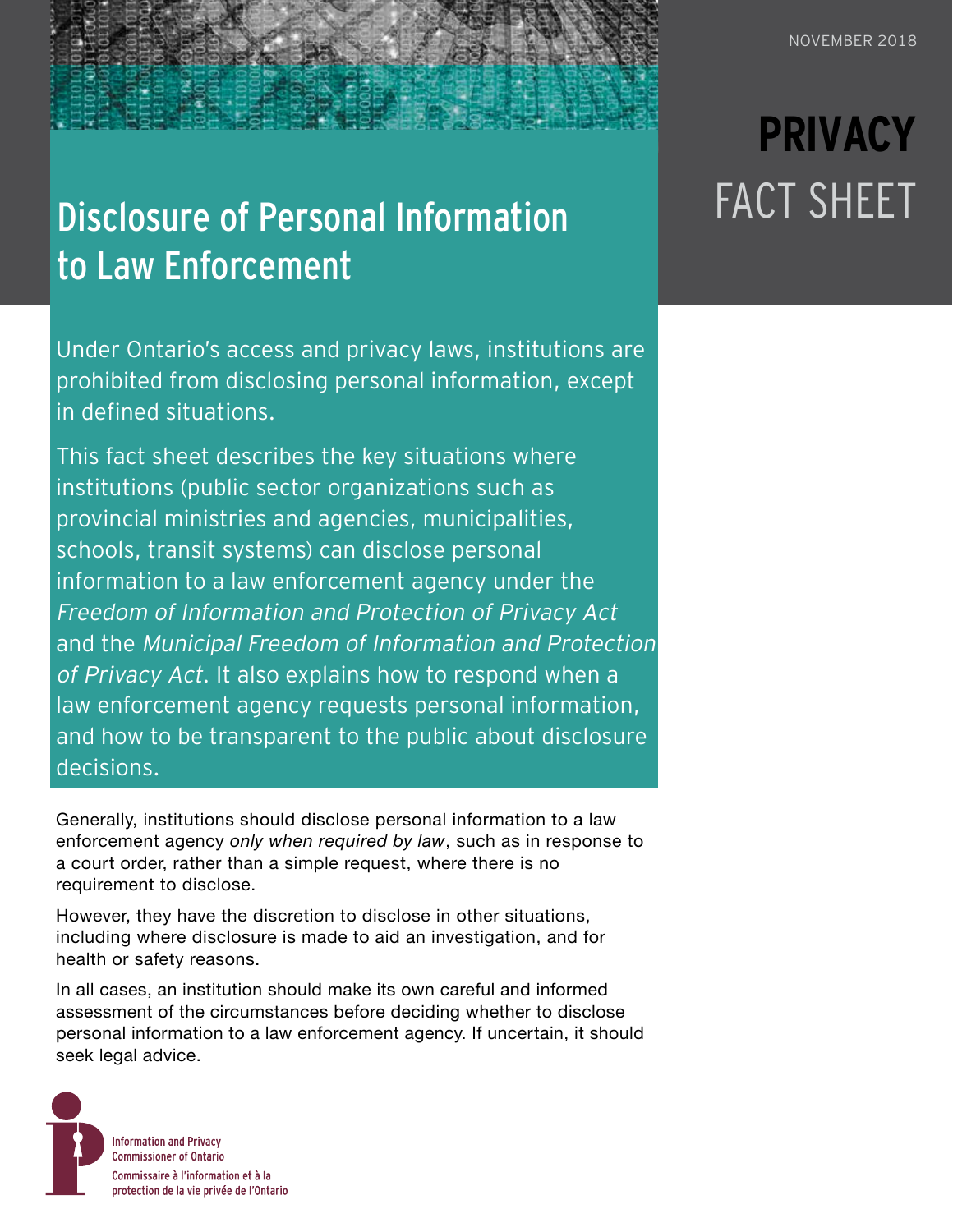## SOME DEFINITIONS

Ontario's access and privacy laws define **personal information** as "recorded information about an identifiable individual." For a full explanation of the definition, see the fact sheet *[What is Personal](https://www.ipc.on.ca/wp-content/uploads/2016/10/what-is-personal-information.pdf)  [Information?](https://www.ipc.on.ca/wp-content/uploads/2016/10/what-is-personal-information.pdf)*

A **law enforcement agency** is a body engaged in policing or conducting investigations that could lead to proceedings in a court or tribunal where penalties could be imposed. Its primary function must be law enforcement (**[Investigation Report I95-040P](https://decisions.ipc.on.ca/ipc-cipvp/privacy/en/item/129645/index.do)**). Other organizations that conduct investigations, such as insurance companies (**[Investigation](https://decisions.ipc.on.ca/ipc-cipvp/privacy/en/item/129983/index.do)  [Report I95-096P](https://decisions.ipc.on.ca/ipc-cipvp/privacy/en/item/129983/index.do)**) and private security firms (**[Investigation Report I95-](https://decisions.ipc.on.ca/ipc-cipvp/privacy/en/item/129645/index.do) [040P](https://decisions.ipc.on.ca/ipc-cipvp/privacy/en/item/129645/index.do)**), are not law enforcement agencies.

## WHEN CAN INSTITUTIONS DISCLOSE PERSONAL INFORMATION TO A LAW ENFORCEMENT AGENCY?

Institutions may disclose personal information to a law enforcement agency:

- 1. When legally required
- 2. To aid a law enforcement investigation
- 3. For health or safety reasons

#### **1. When legally required**

In some situations, they may be *required by law* to disclose personal information, such as on receipt of a court order (search warrant or production order) (sections **[42\(1\)\(e\)](https://www.ontario.ca/laws/statute/90f31#BK58)**/**[32\(e\)](https://www.ontario.ca/laws/statute/90m56#BK44)** of the acts). An institution must comply with a court order unless the order is successfully challenged in court.

#### **2. To aid a law enforcement investigation**

An institution has the discretion to disclose personal information to a law enforcement agency in Canada, without a court order, to aid an investigation (sections **[42\(1\)\(g\)](https://www.ontario.ca/laws/statute/90f31#BK58)**/**[32\(g\)](https://www.ontario.ca/laws/statute/90m56#BK44)** of the acts).

This type of disclosure might take place either on request of a law enforcement agency or on the institution's initiative.

#### **On request of a law enforcement agency**

After receiving a request, the institution must be satisfied that the request is:

- for specific information, **and**
- made in the context of a specific law enforcement investigation

Institutions should make their own careful and informed assessment of the circumstances before deciding whether to disclose personal information to a law enforcement agency.

Institutions may be required by law to disclose personal information, such as on receipt of a court order.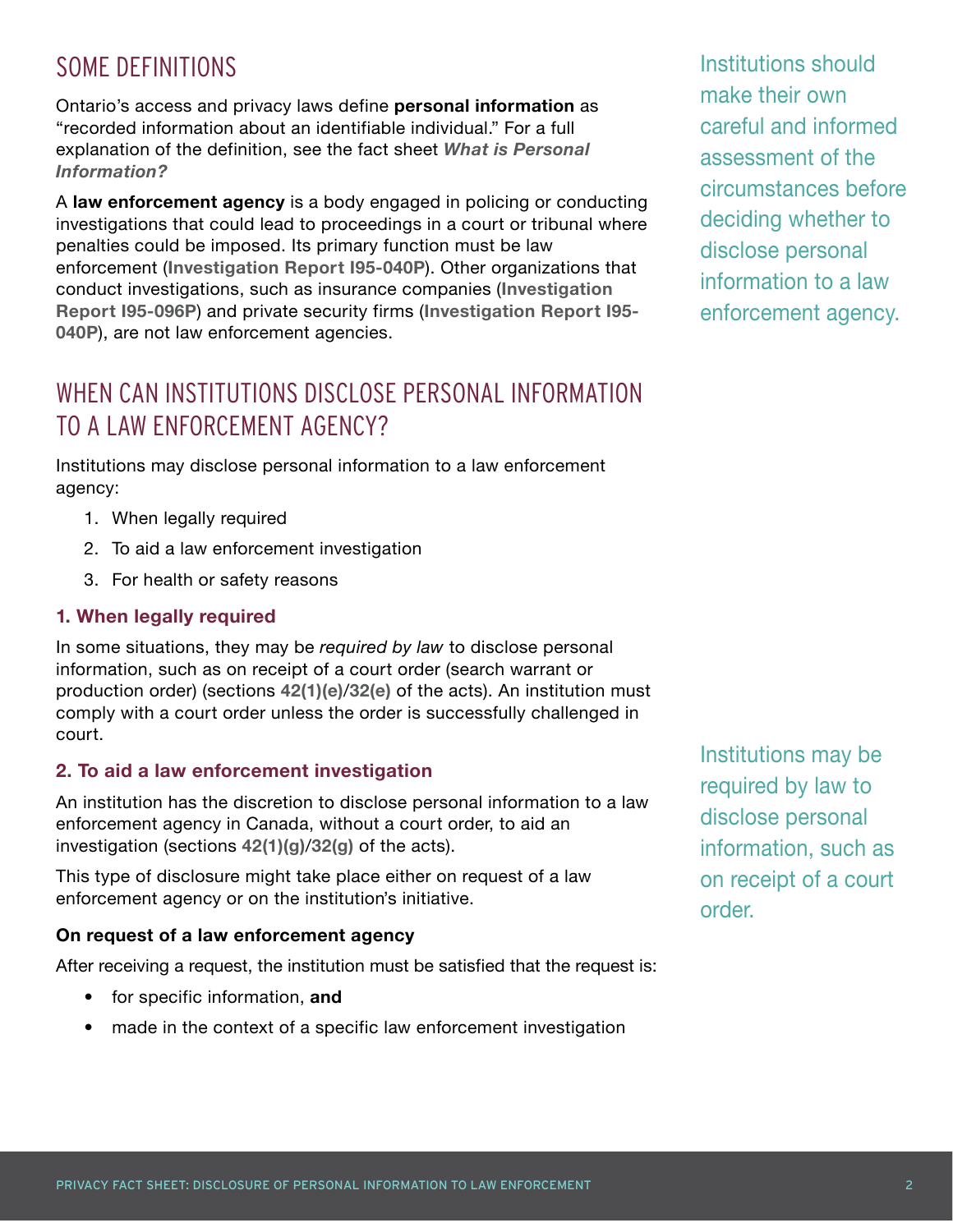If these conditions are met, it should then determine whether the disclosure appears likely to intrude on a reasonable expectation of privacy by considering all relevant factors, including the:

- nature of the investigation
- relevance of the information to the investigation
- sensitivity of the information
- number of individuals the information relates to
- period of time covered by the request
- number of events the information relates to

If the disclosure appears likely to intrude on a reasonable expectation of privacy, the institution should not disclose without a court order.

The only exception to this is where there are urgent circumstances that do not allow the time to seek a court order. In these cases, the institution should ask the law enforcement agency to explain why it is not feasible to seek a court order. Urgent circumstances may include cases involving a kidnapping, escaped violent offender, or missing vulnerable person.

In cases where disclosure does not appear likely to intrude on a reasonable expectation of privacy, the institution may disclose some or all of the requested information (see chart below).



#### LAW ENFORCEMENT INVESTIGATIONS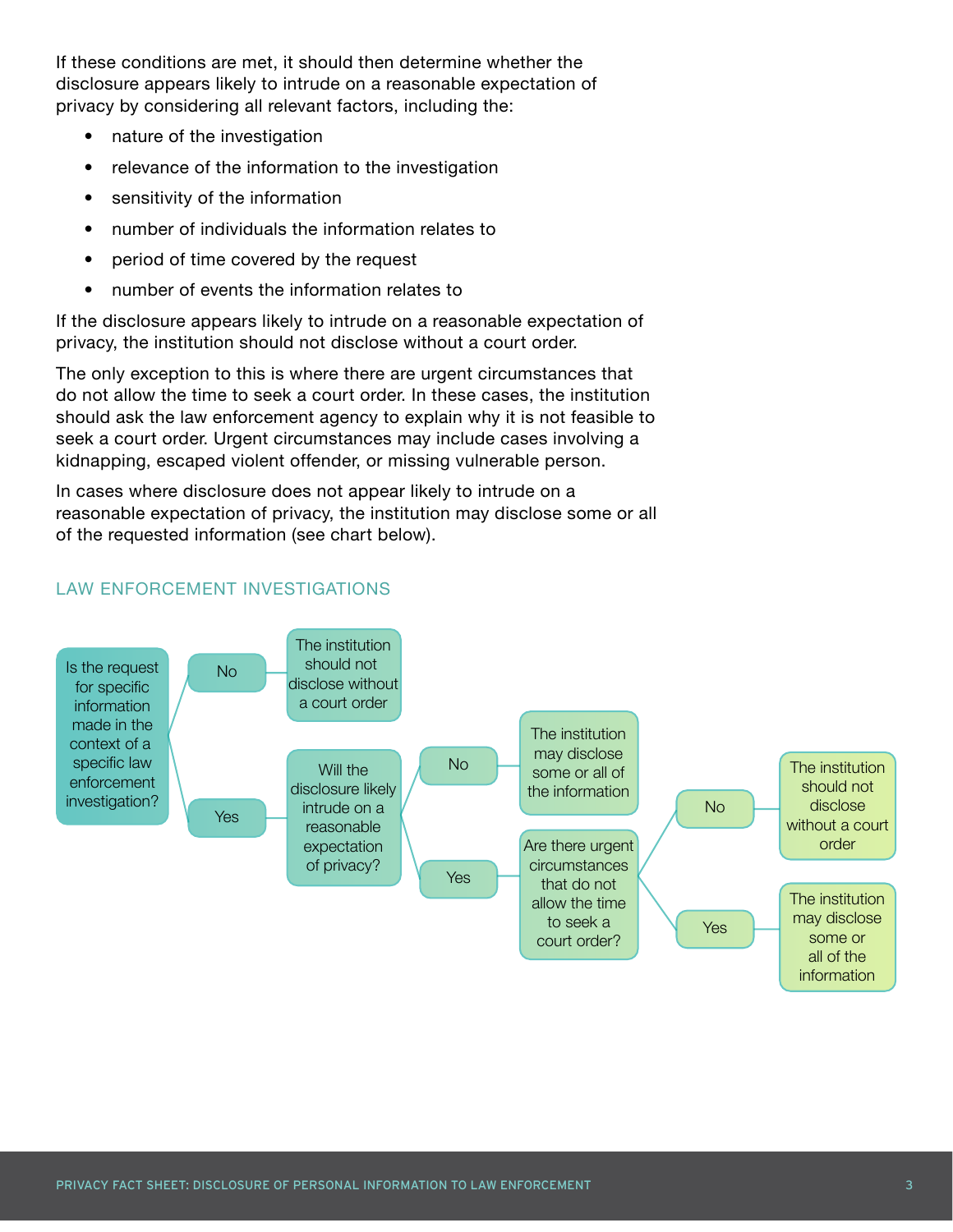#### **On the institution's initiative**

An institution may disclose personal information to a law enforcement agency on its initiative, where it has a reasonable basis to believe that an offence has occurred. However, it should disclose only the information that appears to be relevant and necessary for a potential investigation. For example, if an institution captures an assault on its video surveillance system, it may disclose the video capturing the event.

If the law enforcement agency receiving the information decides not to start an investigation, the validity of the institution's decision would not be affected. What is important is that, at the time of disclosure, the institution had a reasonable basis to believe that an offence had occurred and it disclosed only the information that appeared to be relevant and necessary.

#### **3. For health or safety reasons**

An institution may disclose personal information in compelling circumstances affecting the health or safety of an individual (sections **[42\(1\)\(h\)](https://www.ontario.ca/laws/statute/90f31#BK58)**/**[32\(h\)](https://www.ontario.ca/laws/statute/90m56#BK44)** of the acts). This includes disclosure to a law enforcement agency, whether in response to a request or on the institution's initiative.

Before disclosing personal information to a law enforcement agency for health or safety reasons, the institution must be satisfied that:

- there are compelling concerns about an individual's health or safety, having considered:
	- o the likelihood of the harm occurring
	- o the severity of the harm
	- o how soon the harm might occur

#### and

• the disclosure is reasonably likely to reduce the risk of harm to the individual

If the institution decides to disclose, it should limit the disclosure to the information relevant to reducing the risk.

An institution may disclose personal information to a law enforcement agency on its initiative, where it has a reasonable basis to believe that an offence has occurred.

An institution may disclose personal information in compelling circumstances affecting the health or safety of an individual.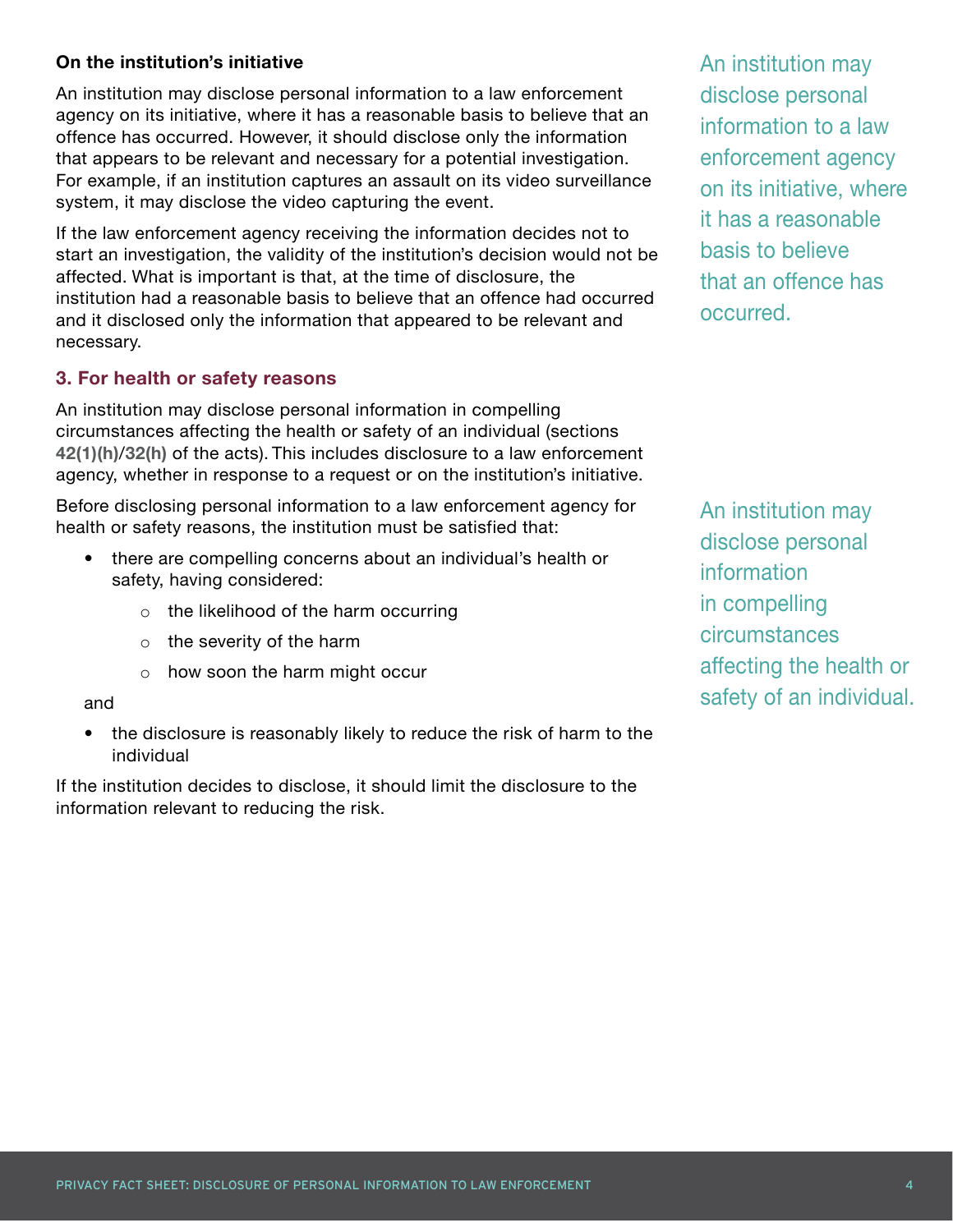#### HEALTH OR SAFETY



### NOTICE OF DISCLOSURE

Under the health or safety disclosure provision in the acts, the disclosing institution *must* make reasonable efforts to notify individuals, in writing, that their information was disclosed.

In all other cases, the institution *should consider* notifying the individual. Before deciding whether to do so, it should consult with the law enforcement agency to determine whether the notice would interfere with the investigation or otherwise cause significant harm.

## DOCUMENTING REQUESTS, COURT ORDERS AND DISCLOSURE DECISIONS

Institutions should document disclosure requests and court orders. An effective way to do this is to have law enforcement agencies complete and submit a form, which could include:

- the name, agency, badge number, file number, contact information, and signature of the law enforcement official seeking the information
- a detailed description of the information sought
- a description of the law enforcement purpose, investigation or proceeding to which the information relates
- the relevance of the information to the investigation
- in urgent circumstances, an explanation as to why it is not feasible to seek a court order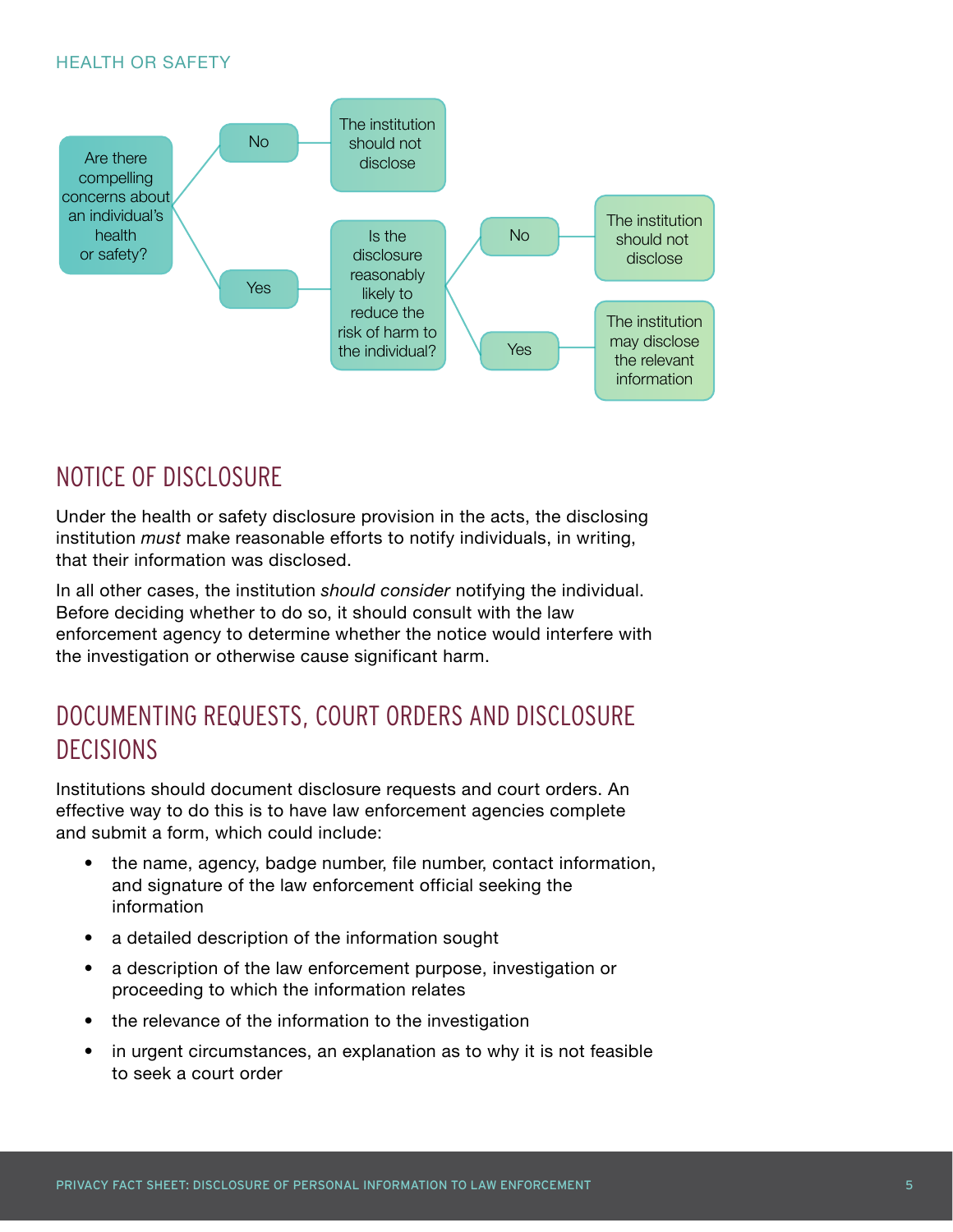- the law enforcement agency's position on whether notification to the individual would interfere with the investigation or otherwise cause significant harm
- the date of the request or order

The documentation should include the decision, the name of the individual who made it, when it was made, and its factual and legal basis (for example, the specific exceptions under the acts that permit disclosure).

## PUBLIC REPORTING

To be transparent and accountable to the public about their decisions, institutions should annually publish statistical information that includes:

- number of disclosures made at the institution's initiative
- number of requests received from law enforcement agencies, broken down by individual agency
- number of requests resulting in disclosure to law enforcement agencies, broken down by individual agency
- number of, and general description of the reasons for, rejected or partially rejected requests
- number of disclosures required by law, such as in response to a court order (including the law or type of court order)
- number of disclosures where there was no legal requirement to do so, broken down by those made:
	- $\circ$  to aid an investigation
	- o for health or safety reasons
	- $\circ$  for other reasons, citing the specific exceptions under the acts
- number of persons whose personal information was disclosed
- a general description of the types of information disclosed
- number of individuals notified that their information was disclosed
- names of law enforcement agencies who made requests and/or received disclosures on the institution's initiative

## DISCLOSURE POLICIES

The Office of the Information and Privacy Commissioner of Ontario (IPC) recommends that institutions develop and publish policies that address how they make and document decisions about disclosure to law enforcement agencies.

The IPC recommends that institutions develop and publish policies that address how they make and document decisions about disclosure to law enforcement agencies.